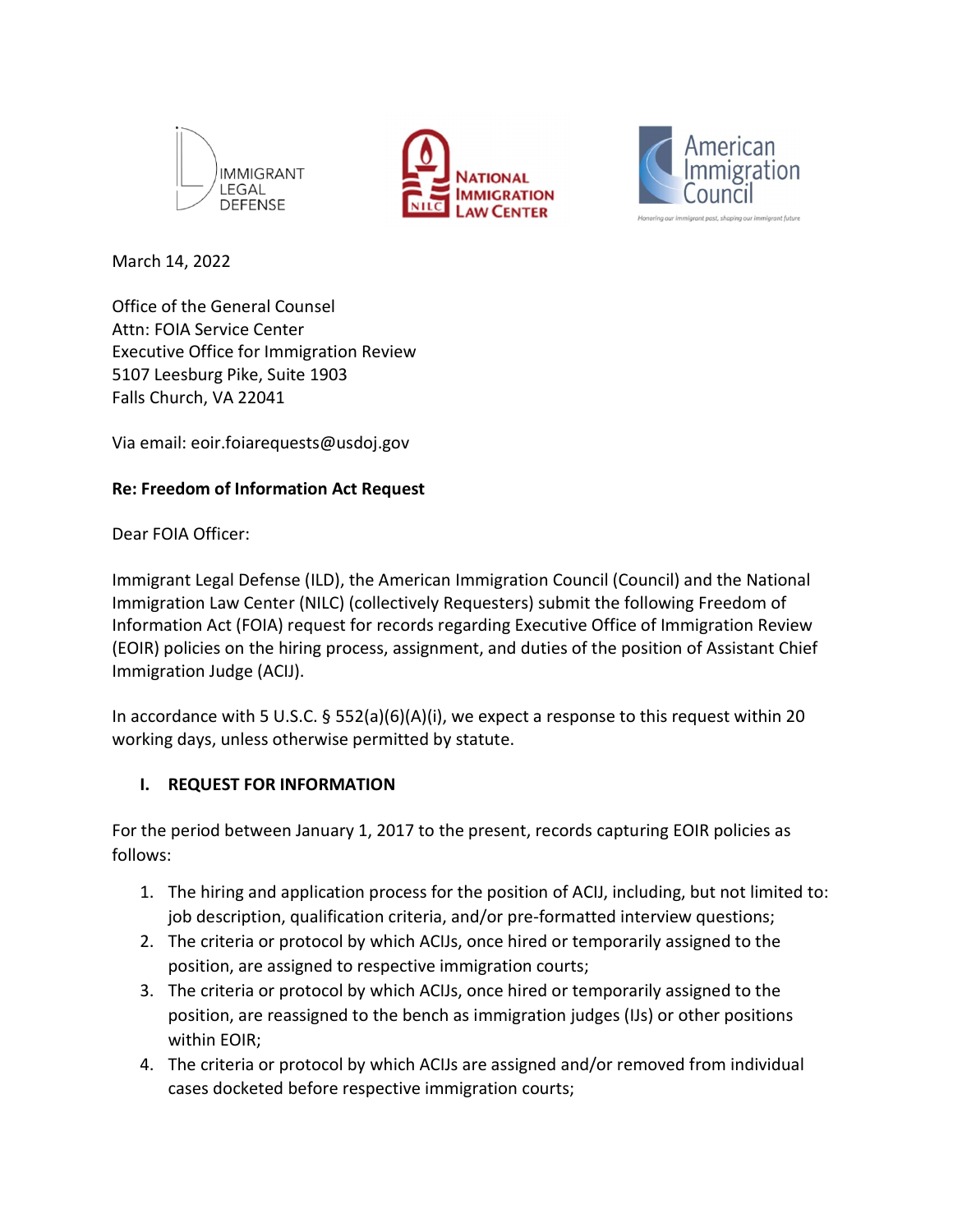- 5. The criteria or protocol by which IJs are removed from cases, including when an IJ may be replaced by an ACIJ; $<sup>1</sup>$ </sup>
- 6. The criteria or protocol outlining how ACIJs are expected to implement policies established by the Chief Immigration Judge; the Office of Policy; and/or the EOIR Office of the Director;
- 7. The criteria or protocol outlining how ACIJs may create and implement individual policies, including standing orders, specific to the courts which they oversee.<sup>2</sup>

For the period between January 1, 2012, to the present, records capturing EOIR data as follows:

- 8. Information about each hire for a temporary and permanent ACIJ position, including:
	- a. The date of hire for the position and the start date for the position;
	- b. All immigration court locations managed by the ACIJ while in this position; and
	- c. Date of separation from the position.

The term "records" in this request includes, but is not limited to: communications, correspondence, directives, documents, data, videotapes, audiotapes, emails, faxes, files, guidance, guidelines, standards, evaluations, instructions, analyses, memoranda, agreements, notes, orders, policies, procedures, protocols, reports, rules, manuals, technical specifications, training materials, and studies, including records kept in written form, or electronic format on computers and/or other electronic storage devices, electronic communications and/or videotapes, as well as any reproductions thereof that differ in any way from any other reproduction, such as copies containing marginal notations.

## **II. FEE WAIVER REQUEST**

Requesters seek a fee waiver because the information they seek is "likely to contribute significantly to public understanding of the operations or activities of the government and is not

https://www.aila.org/infonet/judges-union-grievance-violation-due-process-right.

<sup>&</sup>lt;sup>1</sup> For example, in 2018, according to a formal grievance filed by the National Association of Immigration Judges (NAIJ), EOIR removed Immigration Judge (IJ) Steven A. Morley from a high-profile case, Matter of *Castro-Tum*, due to IJ Morley's decision to continue the case to ensure adequate time for proper notice. According to NAIJ's grievance, EOIR management personally interceded in the case and sent an ACIJ to Philadelphia to conduct a single preliminary hearing to ensure an adverse outcome. Subsequently, EOIR transferred dozens of other cases from IJ Morley's docket. NAIJ's formal grievance against DOJ and EOIR alleged these actions "violated the integrity of the Immigration Court proceedings" and sought redress for the unwarranted removal of cases. *See* Judges' Union Files Grievance Over DOJ's Interference with Judicial Independence and Violation of the Due Process Rights, Aug. 8, 2018,

 $<sup>2</sup>$  An example of an individual court policy is the creation of the special docket in San Francisco</sup> Immigration Court that fast-tracked the cases of immigrants whose mail was not reaching them. Tal Kopan, "Immigration court officials cheered results of fast-tracked deportation orders, emails reveal," San Francisco Chronicle, Jan. 20, 2022, https://www.sfchronicle.com/politics/article/Immigration-courtofficials-cheered-results-of-16791798.php.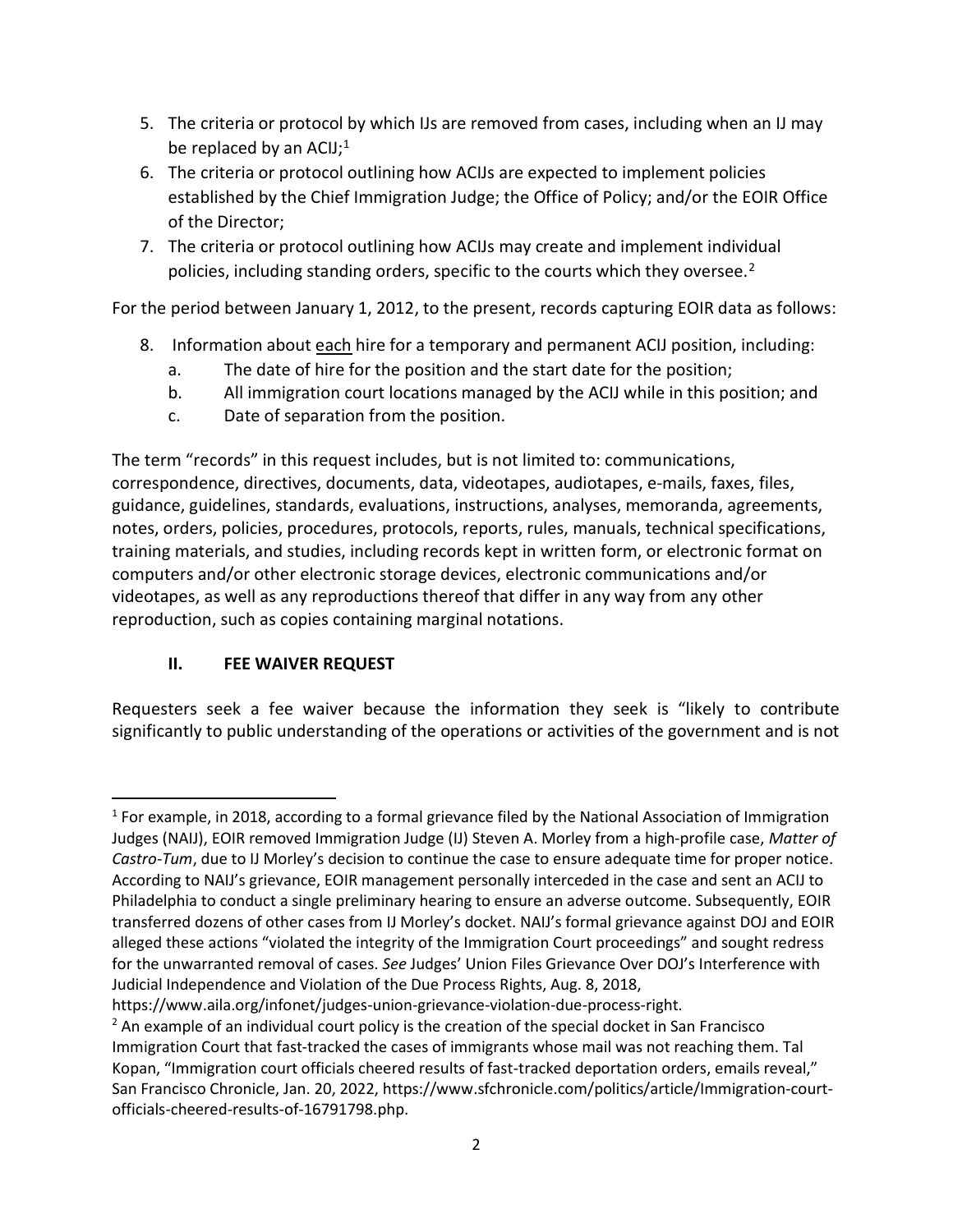primarily in the commercial interest of the [requesters]…." 5 U.S.C. § 552(a)(4)(A)(iii); 28 C.F.R. §  $16.10(k)(1)$ ; (k)(2)(i) – (iii).

# *A. Disclosure Will Contribute to Public Understanding of EOIR Operations*

EOIR administers the nation's immigration courts and is tasked with implementing decisionmaking in individual removal proceedings.<sup>3</sup> Individuals appearing before the immigration courts and the Board of Immigration Appeals (BIA), are entitled to due process, both under the immigration statute and the U.S. Constitution.<sup>4</sup> The hallmark of due process in a hearing is a neutral and fair arbiter. In addition to a judge's impartiality, it is equally important for the public to have confidence in the competence of immigration judges. Public scrutiny over the hiring, qualifications, and staffing of judges presiding over immigration courts is thus essential in ensuring the due process rights of noncitizens and integrity of the immigration court system. This scrutiny is particularly warranted given concerns with regard to the compromised impartiality of immigration judges, as well as a lack of experience, in recent times.<sup>5</sup>

Public scrutiny is of particular importance about immigration judges who are hired for or temporarily tasked with the position of ACIJ. According to EOIR's website,

 "The Office of the Chief Immigration Judge (OCIJ) is led by the Chief Immigration Judge, who establishes operating policies and oversees policy implementation for the immigration courts. OCIJ provides overall program direction and establishes priorities for approximately 535 immigration judges located in 68 immigration courts and three adjudications centers throughout the Nation."<sup>6</sup>

The duties of the OCIJ are distributed among the Chief Immigration Judge, Principal Deputy Chief Immigration Judge, three Regional Deputy Chief Immigration Judges and approximately 40 ACIJs

<sup>3</sup> *See* Department of Justice, Executive Office for Immigration Review (EOIR), "*Fact Sheet: Executive Office for Immigration Review: An Agency Guide,*" December 2017,

https://www.justice.gov/eoir/page/file/eoir\_an\_agency\_guide/download.

<sup>&</sup>lt;sup>4</sup> 8 U.S.C. § 1229a(b); The due process clause applies to immigrants in deportation proceedings and includes the right to a full and fair removal hearing. *Landon v. Plasencia*, 459 U.S. 21, 103 S.Ct. 321, 74 L.Ed.2d 21 (1982); *CastilloVillagra v. INS*, 972 F.2d 1017, 1028 (9th Cir. 1992). "The fundamental requirement of due process is the opportunity to be heard at a meaningful time and in a meaningful manner." *Mathews v. Eldridge*, 424 U.S. 319, 333, 96 S.Ct. 893, 902, 47 L.Ed.2d 18 (1976) (internal quotation omitted).

<sup>&</sup>lt;sup>5</sup> Tanvi Mistra, "DOJ Changed Hiring to Promote Restrictive Immigration Judges," Roll Call, Oct. 29, 2019, https://www.rollcall.com/2019/10/29/doj-changed-hiring-to-promote-restrictive-immigration-judges/; *See also* Reade Levinson, Kristina Cooke, Mica Rosenberg, "Special Report: How Trump Administration Left Indelible Mark on U.S. Immigration Courts," Reuters, March 8, 2021,

https://www.reuters.com/article/us-usa-immigration-trump-court-special-r/special-report-how-trumpadministration-left-indelible-mark-on-u-s-immigration-courts-idUSKBN2B0179.

<sup>&</sup>lt;sup>6</sup> EOIR, Office of the Chief Immigration Judge, https://www.justice.gov/eoir/office-of-the-chiefimmigration-judge-bios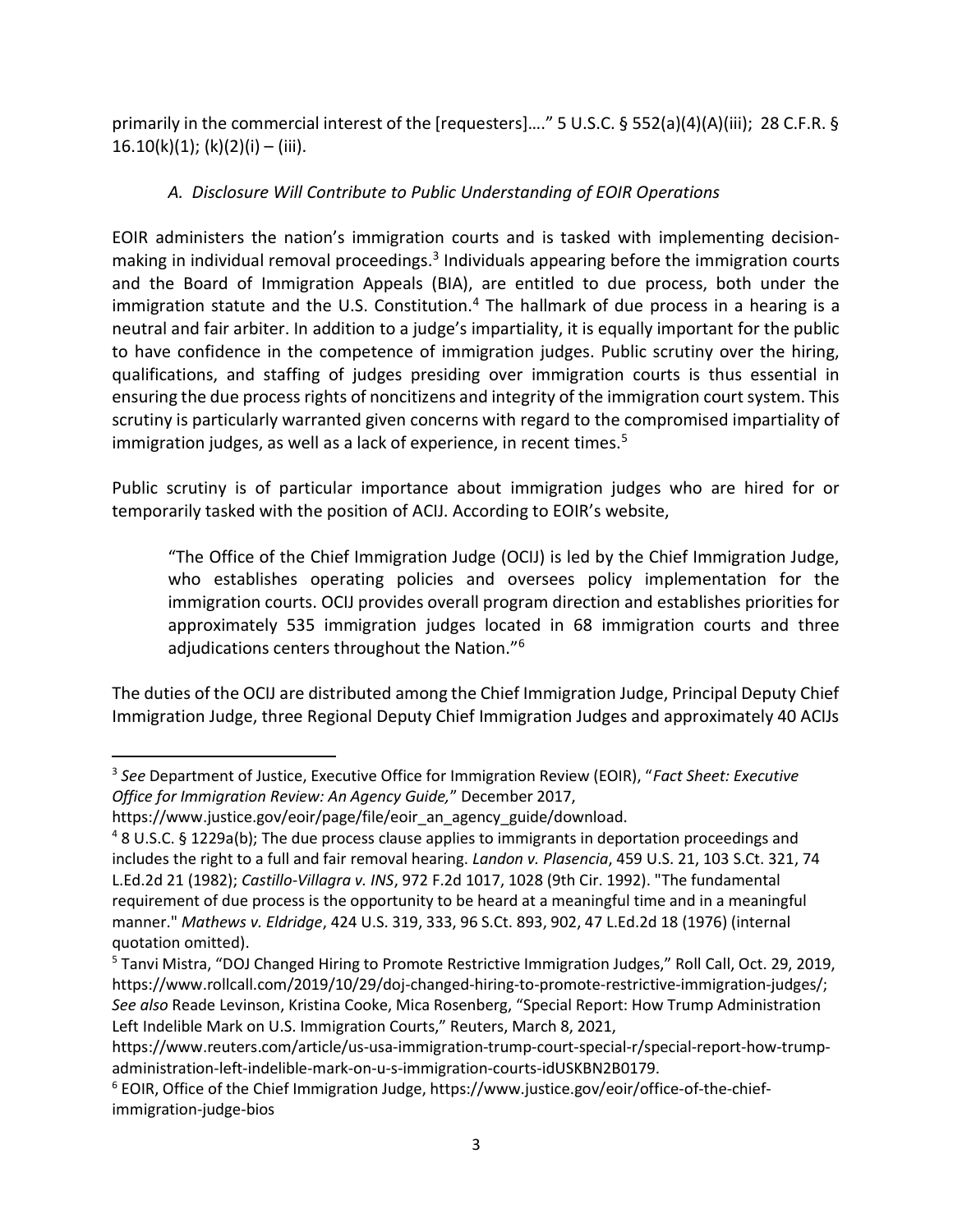who are assigned to oversee immigration courts by region.<sup>7</sup> ACIJs thus play a key role in furthering policies and procedures governing the immigration courts. Moreover, ACIJs also hear and render decisions in individual immigration cases. Nonetheless, there is little public information regarding the hiring criteria for ACIJs, as well as their role and scope in terms of both policy and individual decision-making. Because of the weighty responsibility and authority inherent in the position of ACIJ, and the implications for the due process rights of noncitizens, Requesters seek to enforce the public's right to know about EOIR's functions in this key regard.

As outlined further below, ILD, the Council, and NILC intend to make the information received in response to this request available to the public at no charge. All requesters have significant audience reach, which includes varied segments of the U.S. public.

ILD is a legal services organization that provides legal consultations, information and representation to hundreds of noncitizens each year. ILD attorneys regularly appear before the immigration courts and the BIA and also provide training and mentoring to other attorneys in their representation of low-income non-citizens. ILD strives to ensure robust due process protections for individuals appearing before the immigration courts and BIA. In ILD's view, the impartiality of the judges that sit on these courts is of paramount importance to safeguard the guarantee of due process for noncitizens.

The Council regularly provides information to the public based on its FOIA requests.<sup>8</sup> Requester reaches a wide audience, which includes varied segments of the U.S. public. In calendar year 2020, the Council's website received more than 2.4 million pageviews from more than 1.4 million visitors. The Council also regularly shares information with national print and news media and plans to distribute information obtained from these FOIA disclosures to interested media. In keeping with its track record of synthesizing or otherwise publishing information on governmental operations shared in responses to FOIA requests, the Council intends to post documents received in response to this FOIA request on its publicly accessible website. The Requester's demonstrated ability to disseminate information requested to the public will contribute to the public's understanding of EOIR's treatment of this vulnerable population. Further, the Council's commitment to disseminate this information widely and free of charge

 $^7$  https://www.justice.gov/eoir/office-of-the-chief-immigration-judge-bios.

<sup>8</sup> *See, e.g.*, American Immigration Council, "The Electronic Nationality Verification Program: An Overview" (Jan. 26, 2021), https://www.americanimmigrationcouncil.org/research/electronicnationality-verification-program-overview; Guillermo Cantor *et al.*, "Changing Patterns of Interior Immigration Enforcement in the United States," 2016 2018, American Immigration Council (July 1, 2019), https://americanimmigrationcouncil.org/research/interior-immigration-enforcement-unitedstates-2016-2018; American Immigration Council, "Stays of Removal Responses from EOIR" (May 2019), https://americanimmigrationcouncil.org/sites/default/files/foia documents/board of immigration app eals\_interpretation\_of\_stay\_of\_removal\_foia\_production.pdf; Guillermo Cantor & Walter Ewing, "Still No Action Taken: Complaints Against Border Patrol Agents Continue to Go Unanswered, American Immigration Council" (Aug. 2017), http://bit.ly/Council\_StillNoActionTaken.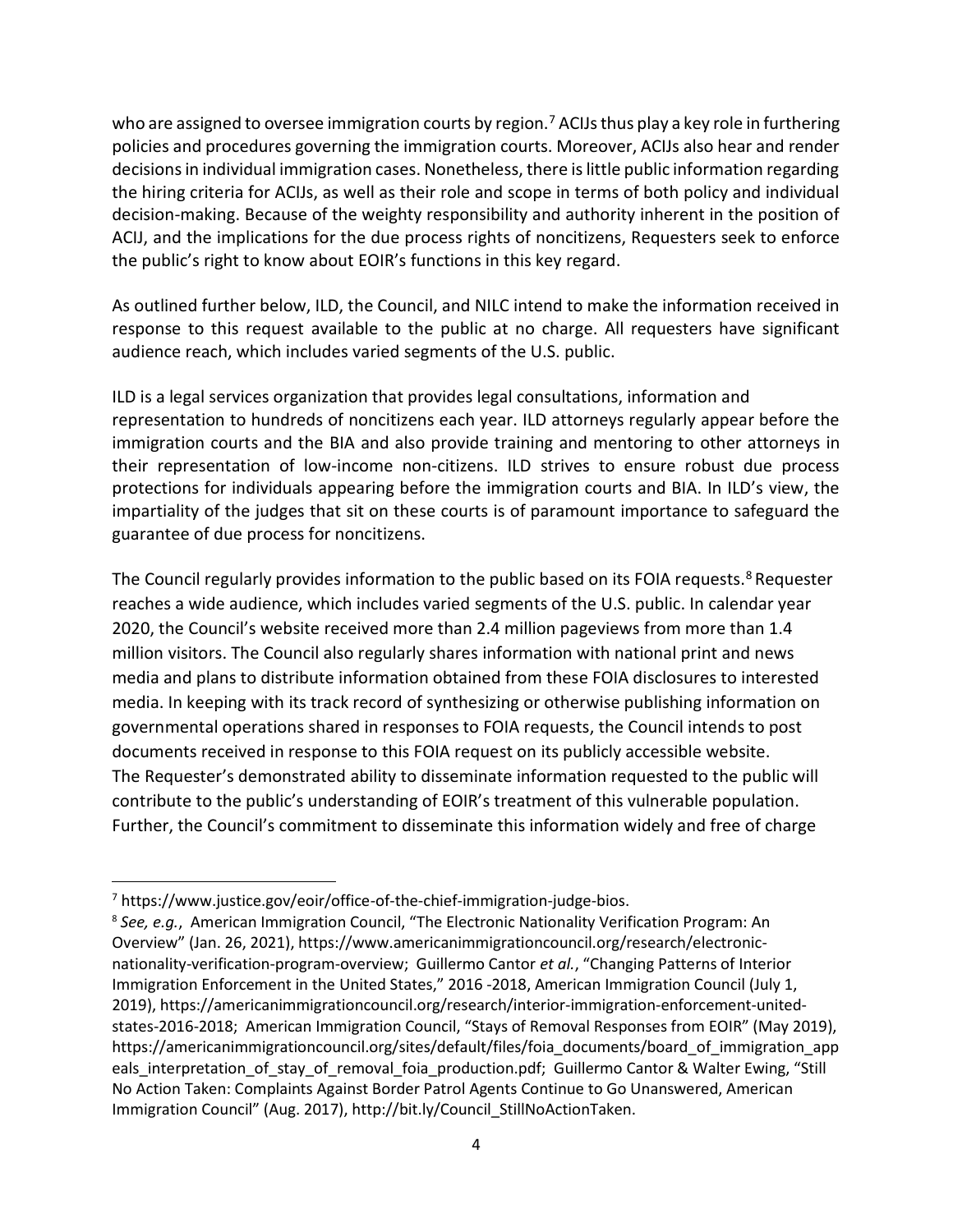among its network of supporters ensures that disclosure is likely to contribute significantly to the public's understanding.

NILC is a nonprofit national legal advocacy organization that engages in policy analysis, advocacy, education, and litigation to promote and advance the rights of low-income immigrants and their families. NILC serves as an important resource to a broad range of immigrant advocacy groups, community organizations, legal service organizations, and the general public. As part of its work, NILC disseminates information to the public through electronic newsletters, news alerts, issue briefs, trainings, and other educational and informational materials. In addition, NILC disseminates information to individuals, tax-exempt organizations, not-for-profit groups, and members through its website (http://www.nilc.org). NILC's website receives approximately 4,800 visits per day, and many visitors actively download NILC's reports, brochures, and fact sheets. NILC's email listserv has about 126,000 subscribers. NILC's Twitter account has over 92,000 followers.

## *B. Disclosure of the Information Is Not in the Commercial Interest of the Requesters*

Requesters are not-for-profit organizations and have no commercial interest in the present request. Rather, this request furthers Requesters' work to safeguard the due process rights of noncitizens, as well as ensure transparency of the immigration courts by sharing information with the general public about its policies and functions.

ILD is a non-profit legal services organization that provides consultation and representation to noncitizens at no cost. ILD will, in coordination with the Council and NILC, publicize the information it obtains via this request at no charge to the public. ILD has an interest in the widespread availability of information about the immigration courts and BIA to ensure transparency and due process for noncitizens facing deportation.

The Council is a not-for-profit organization and has no commercial interest in the present request. This request furthers the Council's work to increase public understanding of immigration law and policy, advocate for the fair and just administration of our immigration laws, protect the legal rights of noncitizens, and educate the public about the enduring contributions of immigrants in the United States. As with all other reports and information available on the Council's website, the information that the Council receives in response to this FOIA request will be available to immigration attorneys, noncitizens, and other interested members of the public free of charge.

NILC is a nonprofit national legal advocacy organization that has no commercial interest in the present request. NILC will work in coordination with the Council and ILD to publicize the information it obtains at no cost to the public. NILC has an interest in the widespread availability of information about the immigration court system to ensure transparency and due process.